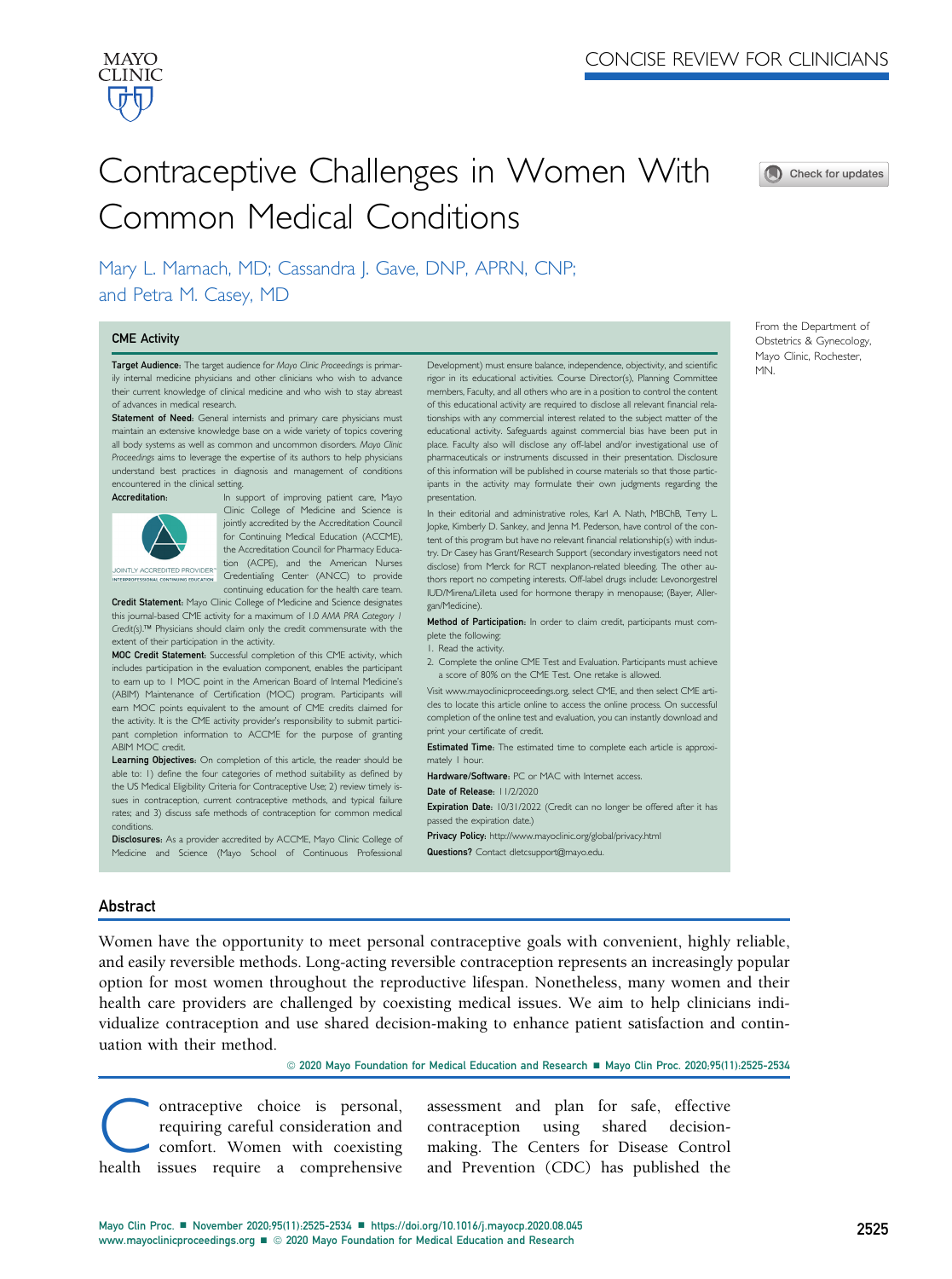United States Medical Eligibility Criteria for Contraceptive Use (USMEC) which includes evidence-based recommendations for contraceptive management in women with coexist-ing medical conditions.<sup>[1](#page-7-0)</sup> While it does not replace individualized management, the USMEC classifies method suitability from category 1 to 4 as follows: (1) no restrictions in use; (2) advantages generally outweigh the theoretical or proven risks; (3) theoretical or proven risks usually outweigh the advantages; or (4) unacceptable health risk (should not to be used).<sup>[1](#page-7-0)</sup> Complementary to the USMEC is the 2016 US Selected Practice Recommendations for Contraceptive Use (USSPR) which addresses a select group of common yet potentially controversial or complex issues regarding contraception initiation and use. $<sup>2</sup>$  $<sup>2</sup>$  $<sup>2</sup>$  The USSPR serves as an</sup> evidence-based clinical guidance to providers. Also complementary to the USMEC and USSPR are the Quality Family Planning Services which provide for contraceptive counseling/family planning to achieve desired timing of childbirth and infant outcomes. $2,3$  $2,3$  A useful app updated in 2020, developed from the CDC Morbidity and Mortality Weekly Report by the Division of Reproductive Health covering medical conditions (USMEC) and numerous clinical scenarios (USSPR), assists clinicians counseling women and their partners about contraceptive options and use.<sup>[1,](#page-7-0)[2](#page-8-0)</sup> Ongoing education using the USMEC assists in the development of evidence-based training bridging knowledge gaps to deliver high-quality contraceptive care.<sup>[4](#page-8-2)</sup>

## TIMELY ISSUES IN CONTRACEPTION

Since publication of the original USMEC in 2016, contraceptive experts systematically reviewed timely issues including mood, obesity, heart disease, venous thromboembolism (VTE), injectable contraceptives in adolescents, opioids, and antibiotics. For example, limited evidence found no consistent associations between hormonal contra-ceptives and postpartum depression.<sup>[5](#page-8-3)</sup> Data showed absolute differences in combined oral contraceptives (COCs) failure by weight and body mass index (BMI) to be small but there was decreased efficacy of the contraceptive patch in the setting of increasing BMI.<sup>[6](#page-8-4)</sup> Women with a history of heart failure can use long-acting reversible contraception (LARC) or permanent sterilization whereas those with a history of uncomplicated cardiac transplantation may use most forms of  $contraception.<sup>7</sup>$  $contraception.<sup>7</sup>$  $contraception.<sup>7</sup>$  In complicated cardiac transplantation, combined hormonal contraceptives (CHCs) and de novo intrauterine system (IUS) insertion are discouraged.<sup>[7](#page-8-5)</sup> In reviewing venous thrombosis among COC users, it is noted that the use of progestogen containing COCs other than levonorgestrel could be associated with a small increased risk of VTE. $8$  More than 95% of publicsector providers and office-based physicians consider depomedroxyprogesterone acetate (DMPA) safe for adolescents with only 64% to 89% prescribing DMPA based on factors such as medical specialty, working in settings without government funding, whether offering family planning services, timing of completing medical training, and patient preference for another method.<sup>[9](#page-8-7)</sup> Women can use opioids and contraception with little concern for interactions.<sup>[10](#page-8-8)</sup> Evidence from clinical and pharmacokinetic studies does not support the existence of drug interactions between hormonal contraceptives and non-rifamycin antibiotics.<sup>[11](#page-8-9)</sup>

## CURRENT CONTRACEPTIVE USE

For young, nulliparous women and reproductive women between pregnancies or who have completed childbearing, LARC should be the first consideration, with associated US Food and Drug Administration-approved lifespan, including levonorgestrel (LNG) IUS Mirena 52 mg (5 years), Liletta 52 mg (6 years), Kyleena 19.5 mg (5 years), and Skyla 13.5 mg (3 years), the copper TCu380A intrauterine device (IUD) Paragard (10 years), and etonogestrel subdermal implant Nexplanon  $(3 \text{ years})$ .<sup>[12](#page-8-10)</sup> Reported failure rates yearly are 0.05% to 0.8%. Nearly 1 in 4 postpartum women  $(22.5\%)$  report use of LARC.<sup>[13](#page-8-11)</sup> Factors that affect use of LARC include age, race/ethnicity, education, insurance, parity, intendedness of recent pregnancy, and post-partum visit attendance.<sup>[13](#page-8-11)</sup> Postpartum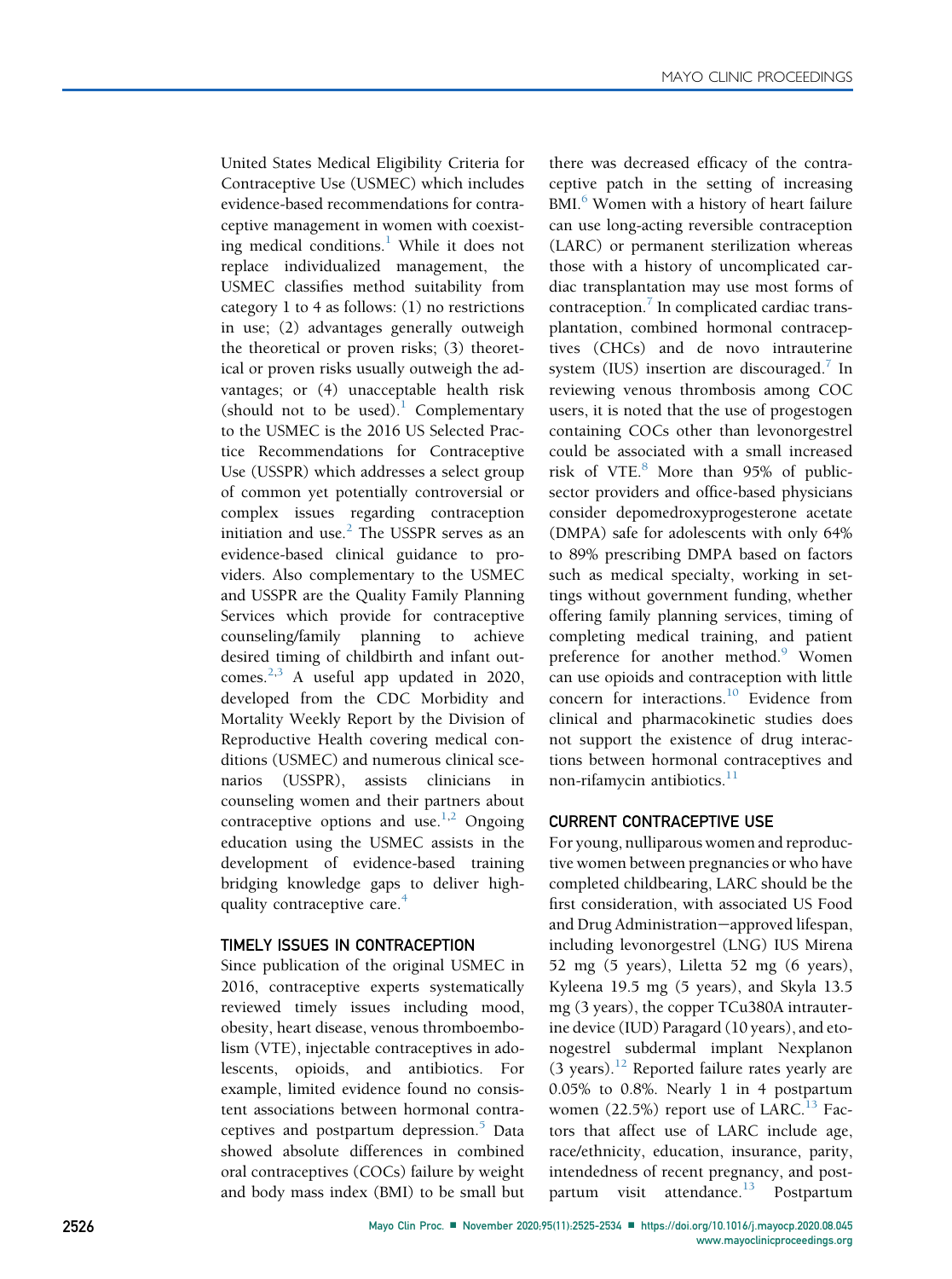sterilization, an option when childbirth is complete, is also highly effective (0.5% failure rate). $^{2}$  $^{2}$  $^{2}$  In the 65% of women aged 15 to 49 years using contraception, sterilization is used by 18.6%, oral contraceptive pill by 12.6%, and male condoms by 8.7%.<sup>[14](#page-8-12)</sup>

Injections and CHC (including estrogen and progestin pills, ring, and patch) have failure rates of 6% to 9% with typical use.<sup>[2](#page-8-0)</sup> Barrier methods (condoms, diaphragm, cervical cap, and sponge) and fertility awareness methods have reported failure rates of 1[2](#page-8-0)% to  $28\%$ <sup>2</sup>

This evidence-based review focuses on common medical conditions that can make contraception choices challenging for women and clinicians. Although barrier and other methods are less efficacious than LARC, for some women they may be more acceptable and should be included in discussion regarding shared decision-making. We will discuss contraceptive methods for each condition, listing the methods from most to least effective with typical use.

#### COMMON MEDICAL CONDITIONS

#### Cardiac Disease/Hypertension/Diabetes

Approximately 1 in 16 women older than 19 years have coronary artery disease whereas approximately 5.6% of women aged 18 to 39 years and 29.4% of those aged 40 to 59 years have hypertension.<sup>[15](#page-8-13)</sup> The prevalence of controlled hypertension is  $48.3\%$ .<sup>[15](#page-8-13)</sup> Diabetes affects 15 million women in the United States.<sup>[15](#page-8-13)</sup> Levonorgestrel (LNG) IUS and TCu380A IUD (together intrauterine contraception [IUC]) are category 1-2 for cardiac disease.<sup>[1](#page-7-0)</sup> The LNG IUS and implant are category 3 for continuation in ischemic heart disease given the theoretical concern of progestins on lipids.<sup>1</sup> Intrauterine contraception and implant are category 1 for complicated and uncomplicated valvular heart disease and category 1-2 in diabetes and hy-pertension.<sup>[1,](#page-7-0)[16](#page-8-14)</sup> Depot medroxyprogesterone acetate (DMPA) is category 1 for valvular heart disease and category 3 for ischemic disease, category 1-2 in diabetes and hypertension with category 3 in vascular disease. $<sup>1</sup>$  $<sup>1</sup>$  $<sup>1</sup>$ </sup> Progestin-only pill (POP) is category 1 in

valvular disease, category 2-3 in ischemic heart disease, and category 1-2 in diabetes and hypertension.<sup>[1](#page-7-0)</sup> Certain progestin-only contraceptives (POP and DMPA) may increase the risk for thrombosis, although this risk is less than with combined hormonal contraceptives  $(CHCS).$ <sup>[1,](#page-7-0)[17](#page-8-15)</sup> The effects of DMPA may persist for some time after discon-tinuation.<sup>[1](#page-7-0)[,17](#page-8-15)</sup> CHC are category 3 for uncomplicated valvular disease, blood pressure less than 140 to 159/90 to 99 mm Hg, diabetes without vascular disease and category 4 for a history of multiple risk factors for arterial cardiovascular disease including smokers older than 35 years (15 or more cigarettes daily), women with long-term diabetes or with vascular complications, uncontrolled hypertension, previous myocardial infarction (MI) or cerebrovascular accident (CVA), known ischemic heart or cerebrovascular disease, or complicated valvular heart disease (pulmonary hypertension, risk for atrial fibrillation, and history of subacute bacterial endocarditis). $1,17,18$  $1,17,18$  $1,17,18$  $1,17,18$  No data exist, but CHC users with adequately controlled and monitored hypertension should be at reduced risk for acute MI and CVA compared with untreated hypertensive CHC users. $<sup>1</sup>$  $<sup>1</sup>$  $<sup>1</sup>$  In women</sup> with hypertension, COC users were at higher risk than nonusers for CVA, acute MI, and pe-ripheral arterial disease.<sup>[17](#page-8-15)[,18](#page-8-16)</sup> With hyperlipidemia, CHC is category  $2-3$ .<sup>[1](#page-7-0)</sup> It may be beneficial for women with complex cardiac disease, diabetes, and hypertension to be referred to subspecialty care by cardiologists, nephrologists, and gynecologists.

#### Venous Thromboembolism

Approximately 5% to 8% of the US population has one or more inherited thrombophilias, increasing the risk for thrombosis.<sup>[15](#page-8-13)</sup> As many as 900,000 people in the United States yearly may be affected by VTE (1-2/1000) with 60,000 to 100,000 dying of VTE yearly.<sup>[15](#page-8-13)</sup> IUS and implant are category [1](#page-7-0)-2 for VTE. $<sup>1</sup>$  In</sup> a case-controlled study, DMPA had an odds ratio of 2.2 for VTE whereas LNG IUS, implant, and POP did not show an increased risk. $19$  The USMEC classifies all progestin only methods as category 2 given that pregnancy confers a much greater risk for VTE.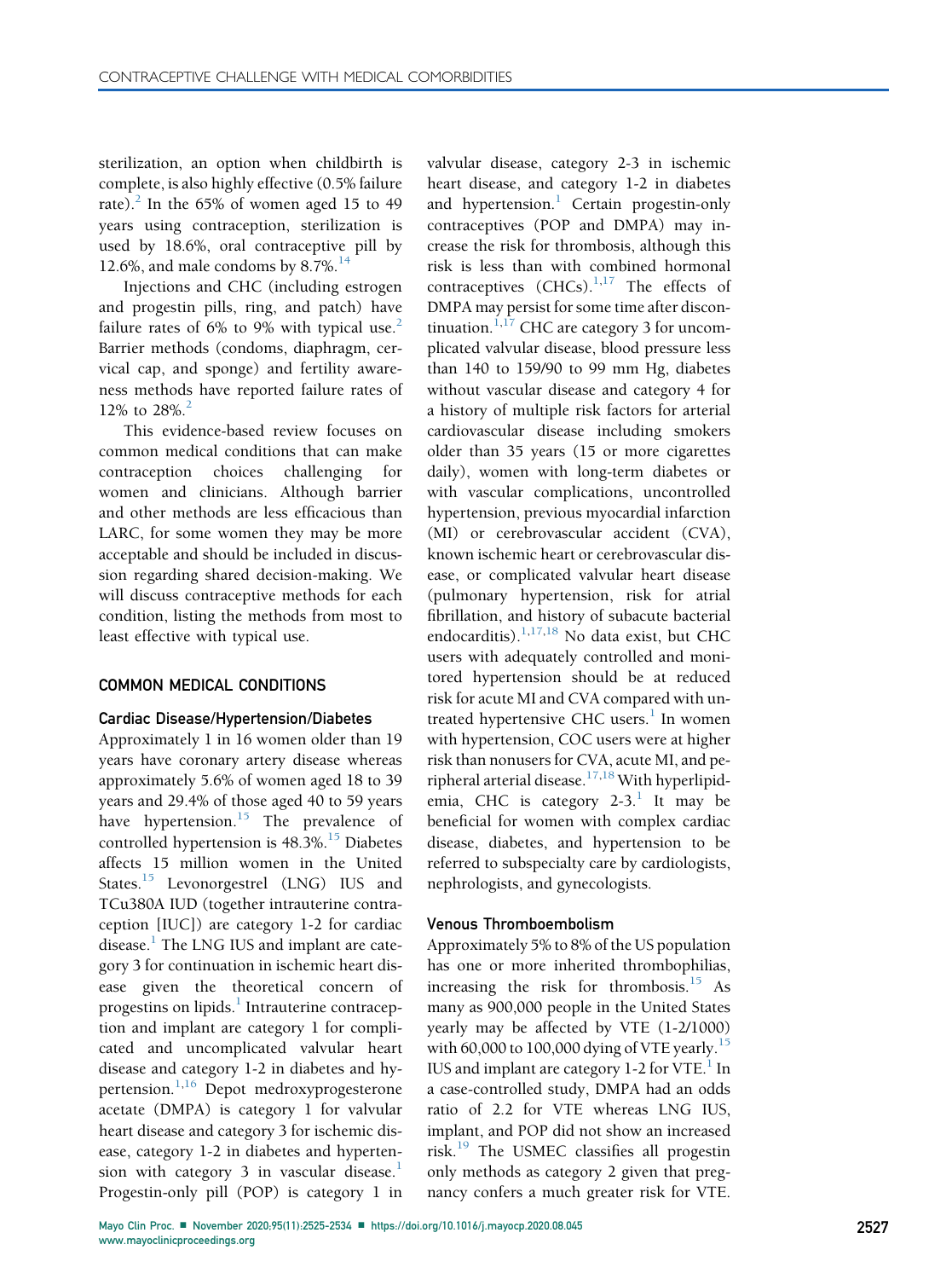Routine screening for inherited or acquired thrombophilias is not necessary because of the rarity of the conditions and cost of screening. $\frac{1}{1}$  $\frac{1}{1}$  $\frac{1}{1}$  Screening women with a family history of a specific thrombophilia is reason-able.<sup>[1](#page-7-0)</sup> CHC is category 3 with a history of VTE at low risk for recurrence (eg, postoperative). $\frac{1}{1}$  $\frac{1}{1}$  $\frac{1}{1}$  Combined hormonal contraceptives (so are category 4 with a current VTE, history of VTE with a risk for recurrence (eg, current malignancy), known thrombogenic mutation(s), or upcoming major surgery with pro-longed immobilization.<sup>[1](#page-7-0)</sup>

## Anticoagulation/Bleeding Diathesis

Bleeding disorders affect approximately 1% of US women and often lead to heavy menses.<sup>[15](#page-8-13)</sup> Levonorgestrel IUS can be useful to induce amenorrhea while supplying contraception for a known or suspected bleeding diathesis (ie, von Willebrand disease) or during anticoagulation (category 1)[.1,](#page-7-0)[12](#page-8-10)[,20](#page-8-18) Any LNG IUS (52 mg, 19.5 mg, and 13.5 mg) can be used, but there may be more breakthrough or persistent menses with lower-dose LNG IUS.<sup>[12](#page-8-10)</sup> TCu380A IUD, implant, DMPA, and POP are category 1-2. Combined hormonal contraceptives are category 1 for irregular or heavy menses. Combined hormonal contraceptives may be of benefit beyond contraception for women at risk for VTE who use anticoagulation and are at risk of heavy menses.<sup>[21](#page-8-19)</sup> Use should be individualized. For thalassemias and sickle cell disease, all methods are category  $1-2$  $1-2$ .<sup>1</sup> Fewer sickle cell crises and fewer anemias have been reported with progestin-only contraceptives, especially DMPA.<sup>[22](#page-8-20)</sup>

## Liver Disease

Liver disease affects approximately 4.5 million Americans yearly.<sup>[15](#page-8-13)</sup> The number of deaths from liver disease is greater than 41,000 yearly.[15](#page-8-13) TCu380A IUD is category 1 in severe liver cirrhosis, hepatocellular adenoma, and malignant hepatoma.<sup>1</sup> Levonorgestrel IUS, implant, DMPA, and POP are category 3 in severe liver disease.<sup>1</sup> Combined hormonal contraceptives are category 4 in women with severe (decompensated) cirrhosis, hepatocellular adenoma, or malignant hepatoma.<sup>1</sup> For focal nodular hyperplasia (benign), all hormonal contraceptives are category 1-2, whereas for mild (compensated) cirrhosis, all hormonal methods are category  $1<sup>1</sup>$  In acute hepatitis, IUC, implant, DMPA, and POP are category  $1<sup>1</sup>$  Combined hormonal contraceptives are category 3-4 for an acute flare of hepatitis but category 2 if already being used. For chronic hepatitis, all methods are category  $1<sup>1</sup>$ With a history of pregnancy-related cholestasis, CHC is category 2 with other methods category  $1<sup>1</sup>$  $1<sup>1</sup>$  With a history of cholestasis related to estrogen, CHC is category  $3<sup>1</sup>$ When gallbladder disease is a current issue or is being medically treated, CHC is category 3 whereas other methods are category  $1-2$  $1-2$ .<sup>1</sup>

## Inflammatory Bowel Disease

Crohn disease and ulcerative colitis affect 1.3% of the US population. $15$  Intrauterine contraceptives and implant are category 1 with DMPA and POP being category  $2<sup>1</sup>$  $2<sup>1</sup>$  $2<sup>1</sup>$ Although CHC has been associated with an increased risk for Crohn disease and ulcerative colitis, causation has not been demonstrated.<sup>[23](#page-8-21)</sup> Combined hormonal contraceptives may be continued in women with stable bowel disease (category  $2-3$ ).<sup>[1](#page-7-0)</sup>

## Common Connective Tissue Diseases

Rheumatoid arthritis (RA) is the most common autoimmune arthritis and affects more than 1.5 million Americans with 75% of RA in women.<sup>[24](#page-8-22)</sup> Intrauterine contraceptives, implant, POP, and CHC are category 1-2 in women on immunosuppressive therapy.<sup>[1](#page-7-0)</sup> Depot medroxyprogesterone acetate is category 2-3 in women with RA on immunosuppressives. $\frac{1}{1}$  $\frac{1}{1}$  $\frac{1}{1}$  In RA not requiring immunosuppression all methods are category  $1-2$  $1-2$ .<sup>1</sup>

It is estimated that 1.5 million Americans have systemic lupus erythematosus (SLE) with 90% being women and the disease often diagnosed between the ages 15 and 44 years. $15$  In the setting of SLE with known or suspected antiphospholipid antibody syndrome (APAS), TCu380A IUD is category 1.<sup>[1,](#page-7-0)[25](#page-8-23)</sup> Levonorgestrel IUS, implant, and POP are category 3 in known or suspected APAS, and CHC is category 4 in APAS.<sup>[1,](#page-7-0)[25](#page-8-23)</sup> In the setting of SLE with or without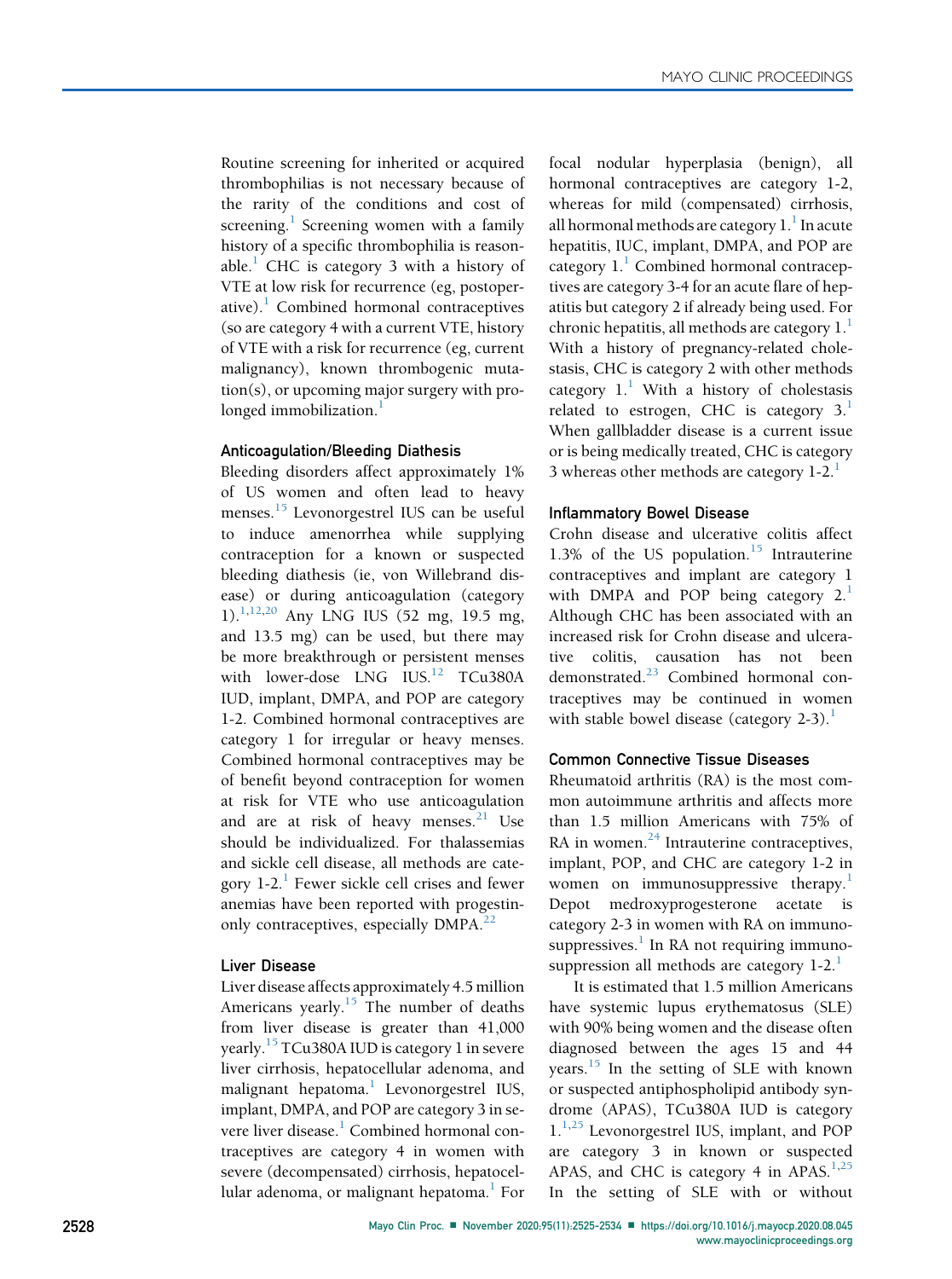immunosuppressive use and no evidence of APAS, all methods are category  $1-2$ .<sup>[1,](#page-7-0)[25](#page-8-23)</sup> In SLE with severe thrombocytopenia, TCu380A IUD and DMPA are category 3 for initiation with all other methods being category  $2.1$  $2.1$  TCu380A IUD used in severe thrombocytopenia may be associated with increased bleeding compared with LNG  $IUS.<sup>1,25</sup>$  $IUS.<sup>1,25</sup>$  $IUS.<sup>1,25</sup>$  $IUS.<sup>1,25</sup>$  Progestin-only contraceptives may be useful in women with severe thrombocytopenia. However, DMPA can cause erratic or increased bleeding on initiation and can be irreversible for [1](#page-7-0)1 to 13 weeks.<sup>1</sup> Initiation should be considered carefully. $\frac{1}{1}$  $\frac{1}{1}$  $\frac{1}{1}$ 

# Human Immunodeficiency Virus and Acquired Immunodeficiency Syndrome

At the end of 2016, it was estimated that 1.1 million people aged 13 or older have HIV in the United States including an estimated 162,500 (14%) whose infections had not yet been diagnosed.<sup>[15](#page-8-13)</sup> USMEC guidelines were updated for contraception in HIV patients with IUS and DMPA listed as category 1 along with implant, POP, and CHC clari-fying that all methods are safe.<sup>[26](#page-8-24)</sup> There is no evidence of greater viral shedding or risk of transmission to an uninfected part-ner.<sup>[27](#page-8-25)</sup> Limited data show no increased risk of IUC use and pelvic inflammatory disease (PID), but given the risk of concurrent sexually transmitted infections (STIs) in HIV, the USSPR recommends screening for STIs according to CDC guidelines. $^{2}$  $^{2}$  $^{2}$  All methods may be used with antiretrovirals and are listed as category 1-2; CHC is category 3 with use of fosamprenavir.<sup>[1](#page-7-0)</sup>

## Sexually Transmitted Diseases/Infections/ Pelvic Inflammatory Disease

The CDC reported in its Sexually Transmitted Disease Surveillance Report in 2019 that sexually transmitted diseases for the fifth consecutive year had increased with 2.5 million combined cases of chlamydia, gonorrhea, and syphilis in  $2018<sup>28</sup>$  $2018<sup>28</sup>$  $2018<sup>28</sup>$  While sexually transmitted diseases are increasing, PID is declining potentially related to earlier identification and treatment of chlamydia

and gonorrhea with availability of singledose therapies to enhance adherence to treatment. $1\overline{5}$ , 28 Intrauterine contraceptives are category 4 for initiation when there is any current suspicion for PID, presence of purulent cervicitis, or known chlamydial or gonococcal infection.<sup>[1](#page-7-0)</sup> If PID develops with IUC in place, it can usually be treated without device removal.<sup>[2,](#page-8-0)[12](#page-8-10)</sup> If a woman is not improved after 48 to 72 hours on antibiotics, consideration can be given to IUC removal. $\frac{2}{\pi}$  Intrauterine contraceptives are category 2 for evidence of vaginitis with tri-chomonas and bacterial vaginosis.<sup>[1](#page-7-0)</sup> The CDC's recommended screening for STIs should be up-to-date before insertion of IUC based on age and risk factors.<sup>[2](#page-8-0)</sup> Delay in insertion is not necessary unless PID is suspected. $<sup>1</sup>$  $<sup>1</sup>$  $<sup>1</sup>$  Implant, DMPA, POP, and</sup> CHC are category 1 with STIs, vaginitis, and in women at increased risk of  $STIs.<sup>1,2</sup>$  $STIs.<sup>1,2</sup>$  $STIs.<sup>1,2</sup>$  $STIs.<sup>1,2</sup>$ There is no indication for antibiotic prophylaxis for IUC insertion. $12$ 

## Solid Organ Transplant(s)/ Immunosuppression

In the United States, the most commonly transplanted organs are kidneys, liver, heart, lungs, pancreas, and intestines.<sup>15</sup> There are approximately 75,000 people on the active transplant list. $15$  At least 3% to 4% of the US population is immunosuppressed because of transplantation.<sup>[15](#page-8-13)</sup> For women with solid organ transplant(s), limited studies do not report higher infection rates for immunosuppressed IUC users. $29,30$  $29,30$  $29,30$  Hormonal and non-hormonal IUCs may be initiated and continued in uncomplicated solid organ transplantation as category 2 whereas IUC initiation is category 3 in complicated solid organ transplantation. $1,30$  $1,30$  If the IUS is already in place in complicated solid organ transplantation, it may remain in place (category  $2$ ).<sup>1,[30](#page-8-28)</sup> Implant, DMPA, and POP are category  $2<sup>1</sup>$  $2<sup>1</sup>$  $2<sup>1</sup>$  Combined hormonal contraceptives are category 4 for complicated organ transplant but may be used in uncomplicated organ transplant (category 2). $<sup>1</sup>$  $<sup>1</sup>$  $<sup>1</sup>$ </sup>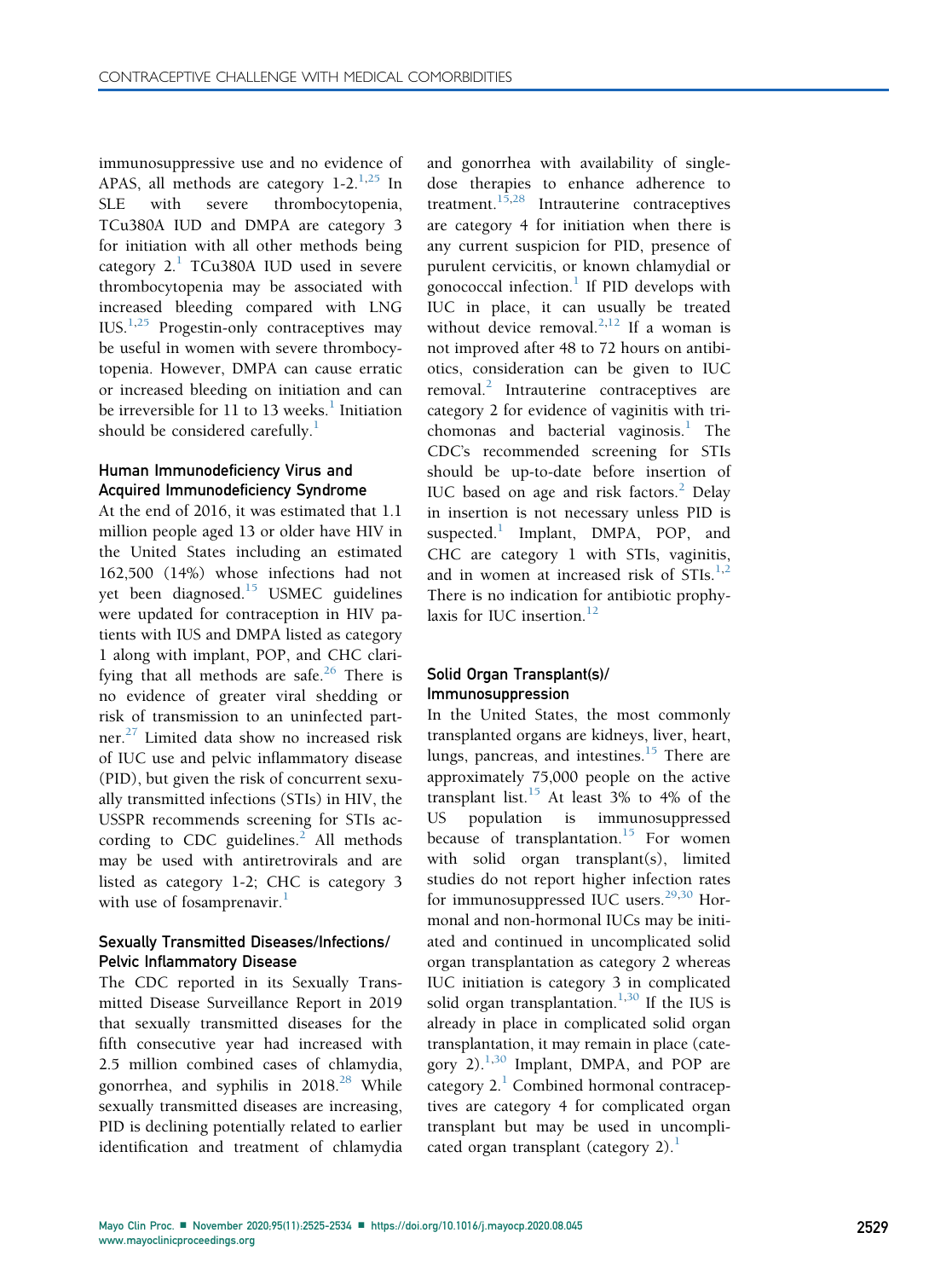## Obesity

Obesity rate (BMI $>$ 30 kg/m<sup>2</sup>) in the general population is 42.4% with obesity-related conditions including cardiac disease, CVA, type 2 diabetes, and certain cancers.<sup>[15](#page-8-13)</sup> Of the 160 million Americans who are considered overweight (BMI $>$ 25 kg/m<sup>2</sup>) or obese, 60% are women.<sup>[15](#page-8-13)</sup> Based on a 2016 Cochrane review, obese women can be offered all hormonal contraception as the efficacy of hormonal contraception is not significantly affected. $31$ More research is needed to better understand how obesity affects contraceptive efficacy, especially in women with BMI greater than 40 kg/m<sup>2,[31](#page-8-29)</sup> It may be possible that continuous COC or 30 to 35 µg estrogencontaining formulations may be more effective in obese women. $32$  Evidence regarding efficacy of the patch and ring is limited, but both are more efficacious than barrier methods alone.<sup>[6](#page-8-4)</sup> Concern for VTE risk with use of CHC is outweighed by VTE risk in pregnancy and postpartum.<sup>[25](#page-8-23)</sup> Obese women have a greater risk of abnormal uterine bleeding and endometrial intraepithelial neoplasia (EIN)/hyperplasia.<sup>[25](#page-8-23)</sup> Levonorgestrel 52 mg IUS or other progestin-containing contraception may provide endometrial stabilization and contraception (category  $1$ ).<sup>[33](#page-8-31)</sup> If placement of IUC is challenging given high BMI and patient discomfort, sedation can be offered. TCu380A IUD and implant are category  $1<sup>1</sup>$  $1<sup>1</sup>$  Depot medroxyprogesterone acetate is category 1 for women with BMI greater than 30 kg/m<sup>2</sup> and category 2 for those with BMI greater than 30 kg/m<sup>2</sup> and age younger than [1](#page-7-0)8 years given risk for mild bone loss.<sup>1</sup> Depot medroxyprogesterone acetate may cause some women to gain up to 5% of their BMI within 6 months of initiation and further weight gain over the next 36 months, whereas other women do not gain weight on DMPA.<sup>[2](#page-8-0)</sup> If weight gain is an issue, alternative contraception includes POP (category 1) and CHC  $(\text{category } 2)$ .

For women undergoing diverting bariatric procedures (Roux-en-Y gastric bypass or biliopancreatic diversion), the absorption of oral medications may be compromised and POP and CHC are category  $3.134$  $3.134$  Progestin only pill and CHC are category 1 in women with restrictive bariatric surgery (vertical banded gastroplasty, laparoscopic adjustable gastric band, or laparoscopic sleeve gastrectomy).<sup>[1](#page-7-0)[,34](#page-8-32)</sup>

### Migraines

Migraine headaches affect 17.1 of US women most commonly between ages 18 to 44 years. $35$  It is important to determine the presence of an aura or focal neurological symptoms before migraine pain. Migraine without aura is most common, accounting for 75% of cases.<sup>[25](#page-8-23),[35](#page-8-33)</sup> Aura involves neurologic symptoms, usually visual, occurring generally before headache and lasting 5 to 60 minutes. $36$  Symptoms include zigzag lines across the visual field, sensory symptoms as pins and needles, speech disturbances, or motor weakness.[36](#page-8-34) All methods of contraception are category 1 in non-migraine (mild or severe) headaches. $<sup>1</sup>$  $<sup>1</sup>$  $<sup>1</sup>$  Intrauterine</sup> contraceptives, implant, DMPA, and POP are category 1 in women with migraines, with and without aura. $37$  Combined hormonal contraceptives are category 2 in migraine without aura and no other risk factors for CVA. $^{1,37}$  $^{1,37}$  $^{1,37}$  $^{1,37}$  If migraines without aura are worsened during the inert week of CHC, continuous CHC may be helpful. $38$ Combined hormonal contraceptives are category 4 for women with migraines and aura due to increased CVA risk. $1,37$  $1,37$  $1,37$  The data regarding CVA with current COC formulations in migraines and aura is limited, but earlier formulations have been associated with a two- to four-fold increased CVA risk.[37](#page-8-35)

### Seizures and Anticonvulsants

Approximately 3.4 million people in the United States have epilepsy.<sup>[15](#page-8-13)</sup> Whereas anticonvulsant therapies challenge contraceptive choice, effective contraception is important because seizure activity may worsen in pregnancy and adversely affect maternal and fetal outcomes.[25](#page-8-23) Intrauterine contraceptives are category 1 for women taking antiepileptic drugs (AEDs).[39](#page-8-37) Depotmedroxyprogesterone acetate (category 1) 150 mg every 3 months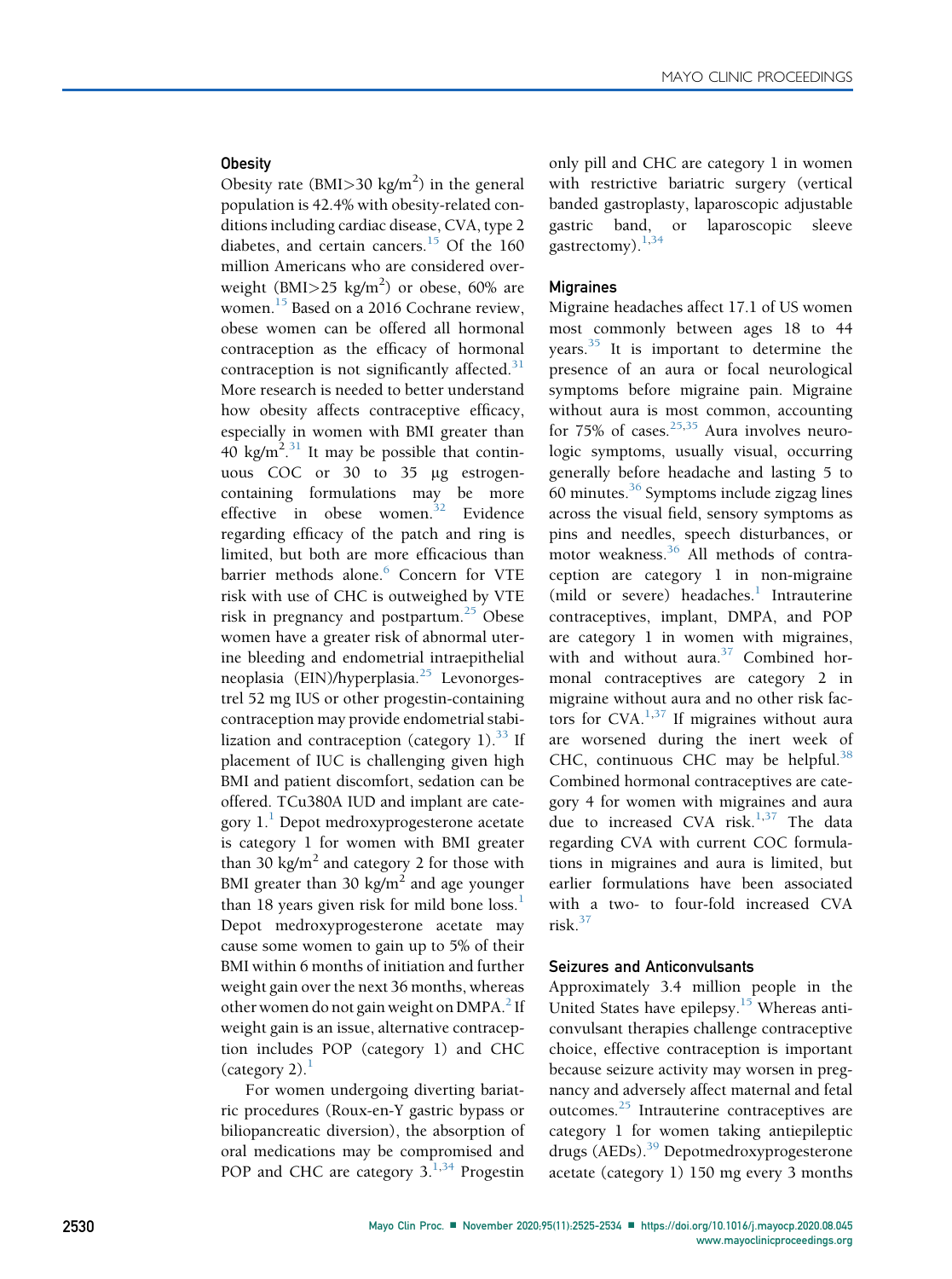represents a dose substantially higher than needed to suppress ovulation and confers a benefit in raising the seizure threshold. $40$ Several AEDs induce hepatic enzymes, decreasing serum levels of CHC or POP (category 3) and increasing risk for unintended pregnancy (eg, carbamazepine, barbiturates, phenobarbital, phenytoin, primidone, topiramate, or oxcarbazepine). $^{1,41}$  $^{1,41}$  $^{1,41}$  $^{1,41}$  Combined hormonal contraceptives' efficacy may be improved with 30 to 35 µg ethinyl estradiol formulations. $40$  It is unclear if the contraceptive ring and patch are similar in efficacy to CHC though the transvaginal and transdermal routes offer the advantage of less need for daily attention. [41](#page-9-0) Most anticonvulsants decrease the effectiveness of the implant (category 2) with some pregnancies reported, but the absolute risk of contraceptive failure remains low.<sup>[42](#page-9-1)</sup> Lamotrigine is the only AED known to have its metabolism affected by COC, reducing lamotrigine serum levels.<sup>[40](#page-8-38)</sup> Lamotrigine dosage needs to be adjusted with concurrent CHC use. $40$  The POP is category 1 with lamotrigine.<sup>[25](#page-8-23)[,40](#page-8-38)</sup> When lamotrigine is used for bipolar disease and other mental health disorders in conjunction with CHC, higher doses of lamotrigine may be needed.<sup>[43](#page-9-2)</sup>

# Post Abortion

Intrauterine contraceptives, implant, DMPA, POP, and CHC are category 1-2 and may be immediately used after spontaneous or induced abortion (medical or surgical).<sup>[12](#page-8-10)</sup> Offering contraception or LARC on the same day of first- or second-trimester induced or spontaneous abortion is safe.<sup>[12](#page-8-10)</sup> Risk for complications after immediate or delayed IUC insertion following abortion does not differ. $12$  Intrauterine contraceptives expulsion is greater after a second trimester than first trimester abortion.<sup>[1](#page-7-0)[,12](#page-8-10)</sup> Intrauterine contraceptives insertion immediately post-septic abortion is contraindicated (category 4) $<sup>1</sup>$  $<sup>1</sup>$  $<sup>1</sup>$ </sup>

### Thyroid Disease

Approximately 20 million Americans have some form of thyroid disease with women

more often affected.<sup>[15](#page-8-13)</sup> Intrauterine contraceptives, implant, DMPA, POP, and CHC are category 1 with simple goiter, hyperthyroidism, or hypothyroidism.

### Multiple Sclerosis

Nearly 1 million Americans are living with multiple sclerosis with the prevalence related to latitude (47 per 100,000 population in Texas are affected and 109.5 per 100,000 in Ohio, per the CDC). $15$  Most people receive the diagnosis between 20 and 50 years of age with far more women than men diag-nosed.<sup>[15](#page-8-13)</sup> Intrauterine contraceptives, implant, POP, and CHC are category 1 when mobility is not an issue.<sup>[1](#page-7-0)</sup> Depotmedroxyprogesterone acetate is category 2 with and without prolonged immobility whereas CHC is category 3 with prolonged immobility.<sup>[1](#page-7-0)</sup>

## Cervical Cancer

Cervical cancer occurs in greater than 13,500 women yearly in the United States.<sup>[15](#page-8-13)</sup> Cervical cancer is most frequently diagnosed in women between ages  $35$  and  $44$  years.<sup>[15](#page-8-13)</sup> Intrauterine contraceptives are category 4 with known cervical cancer.<sup>[1](#page-7-0)</sup> Implant, DMPA, POP, and CHC can be used while women are awaiting treatment (category 1-  $2$ ).<sup>[1,](#page-7-0)[25](#page-8-23)</sup> All methods can be used with cervical ectropion, cervical intraepithelial neoplasia, or dysplasia.<sup>[1](#page-7-0)</sup> Depot medroxyprogesterone acetate or CHC use for 5 years or longer may increase the risk for carcinoma in situ and invasive cervical cancer in the setting of persistent human papillomavirus.<sup>[44](#page-9-3)</sup> Limited evidence suggests that the implant does not increase risk.<sup>[1](#page-7-0)</sup> Invasive cervical cancer may be reduced by 30% in women who have used IUCs.<sup>[45](#page-9-4)</sup>

Endometrial Cancer/Endometrial Hyperplasia or Endometrial Intraepithelial Neoplasia Endometrial cancer is on the rise in the United States with lifetime risk 3.1%.<sup>[15](#page-8-13)</sup> Black women are disproportionately affected compared with White women.<sup>[15](#page-8-13)</sup> The increase in endometrial cancer reflects the prevalence of overweight and obese women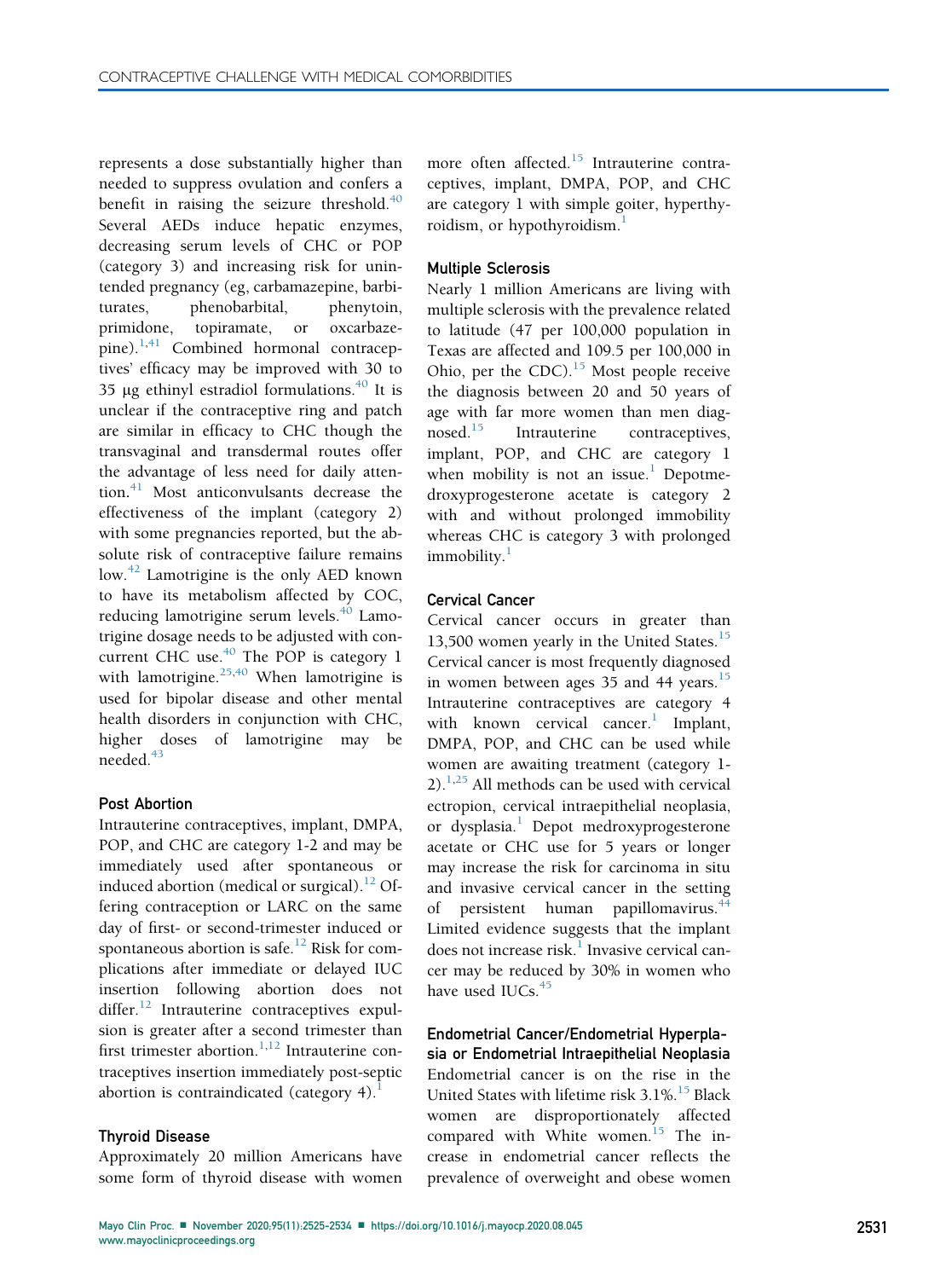along with other risk factors such as hypertension and diabetes. $15$  Intrauterine contraceptives are category 4 in known endometrial cancer but endometrial hyperplasia/EIN may regress or remain stable while using 52 mg LNG IUS. $33$  Implant, DMPA, POP, and CHC are category  $1<sup>1</sup>$  $1<sup>1</sup>$ Contraception (including COC and 52 mg LNG IUS) plays a dual role in minimizing the risk of endometrial cancer.  $33,46$  $33,46$ 

## Gestational Trophoblastic Disease

Gestational trophoblastic disease (GTD) occurs in approximately 1 per 1000 pregnancies.[25](#page-8-23) Intrauterine contraceptives are category 1-2 in GTD but category 4 with persistently elevated beta-human chorionic gonadotropin (hCG) levels or malignant disease with suspicion of intrauterine involvement. Implant, DMPA, POP, and CHC are category 1 in GTD when beta-hCG levels are decreasing or undetectable and may be used with persistently elevated beta-hCG levels or malignant disease (category [1](#page-7-0)). $^{1,25}$  $^{1,25}$  $^{1,25}$ 

#### Ovarian Cancer

The incidence of ovarian cancer in the United States results in 14,000 deaths annu-ally.<sup>[15](#page-8-13)</sup> Ovarian cancer continues to be diagnosed at an advanced stage in most women. Intrauterine contraceptives, implant, DMPA, POP, and CHC are category 1 in ovarian cancer. Data show that COC lessens the risk of ovarian cancer as does use of IUC in a new meta-analysis. $46,47$  $46,47$ 

### Breast Cancer

Breast cancer is the most common cancer in women.<sup>[15](#page-8-13)</sup> Lifetime risk of breast cancer is approximately 12.9%.<sup>[15](#page-8-13)</sup> TCu380A IUD is category 1 in breast cancer. Levonorgestrel IUS, implant, DMPA, POP, and CHC are category 4 given that most breast cancers are hormonally active due to concern for worsened prognosis. $\frac{1}{1}$  $\frac{1}{1}$  $\frac{1}{1}$  In benign breast disease or with a family history of breast cancer, all methods are category  $1^{1,25}$  $1^{1,25}$  $1^{1,25}$  $1^{1,25}$  Care for BRCA 1 and 2 carriers is more complex given their risk for breast and ovarian cancer. A systematic review recommended that BRCA carriers be informed that COC may

reduce risk of ovarian cancer but potentially increase risk for breast cancer.<sup>[48](#page-9-7)</sup>

## **SUMMARY**

Women's coexisting medical conditions often challenge contraceptive decisions as recommendations evolve. Long-acting reversible contraception should be the first line of options for most women throughout the reproductive lifespan given their efficacy, convenience, and safety. However, other methods should also be considered as they may confer a lower risk than unplanned pregnancy. Resources such as the USMEC, USSPR, and the USMEC app facilitate the contraceptive choice process by providing expert and evidence-based support for individualized assessment and shared decisionmaking.

## **CONCLUSION**

It is important to individualize contraception through shared decision-making in women with chronic medical conditions.

Abbreviations and Acronyms:  $BMI =$  body mass index;  $CDC =$  Centers for Disease Control and Prevention;  $CHC =$ combined hormonal contraceptives;  $COC =$  combined oral contraceptives;  $CVA =$  cerebral vascular event;  $DMPA =$ depot medroxyprogesterone acetate;  $EIN =$  endometrial intraepithelial neoplasia;  $IUC =$  intrauterine contraception; IUD = intrauterine device; IUS = intrauterine contraceptive system;  $LARC = long-acting$  reversible contraception;  $LNG$  $=$  levonorgestrel;  $MI =$  myocardial infarction;  $POP =$  progestin only pill;  $STI =$  sexually transmitted infection;  $USMEC$ = United States Medical Eligibility Criteria for Contraceptive Use; USSPR = US Selected Practice Recommendations for Contraceptive Use;  $VTE =$  venous thromboembolism

Potential Competing Interests: The authors report no potential competing interests.

Correspondence: Address to Mary L. Marnach, MD, Mayo Clinic, 200 First St SW, Rochester, MN 55905 [\(marnach.](mailto:marnach.mary@mayo.edu) [mary@mayo.edu\)](mailto:marnach.mary@mayo.edu).

#### ORCID

Mary L. Marnach: **[https://orcid.org/0000-0002-6255-](https://orcid.org/0000-0002-6255-7272)** [7272](https://orcid.org/0000-0002-6255-7272)

### <span id="page-7-0"></span>**REFERENCES**

1. Curtis KM, Tepper NK, Jatlaoui TC, et al. US medical eligibility criteria for contraceptive use. MMWR Recomm Rep. 2016; 65(3):1-103.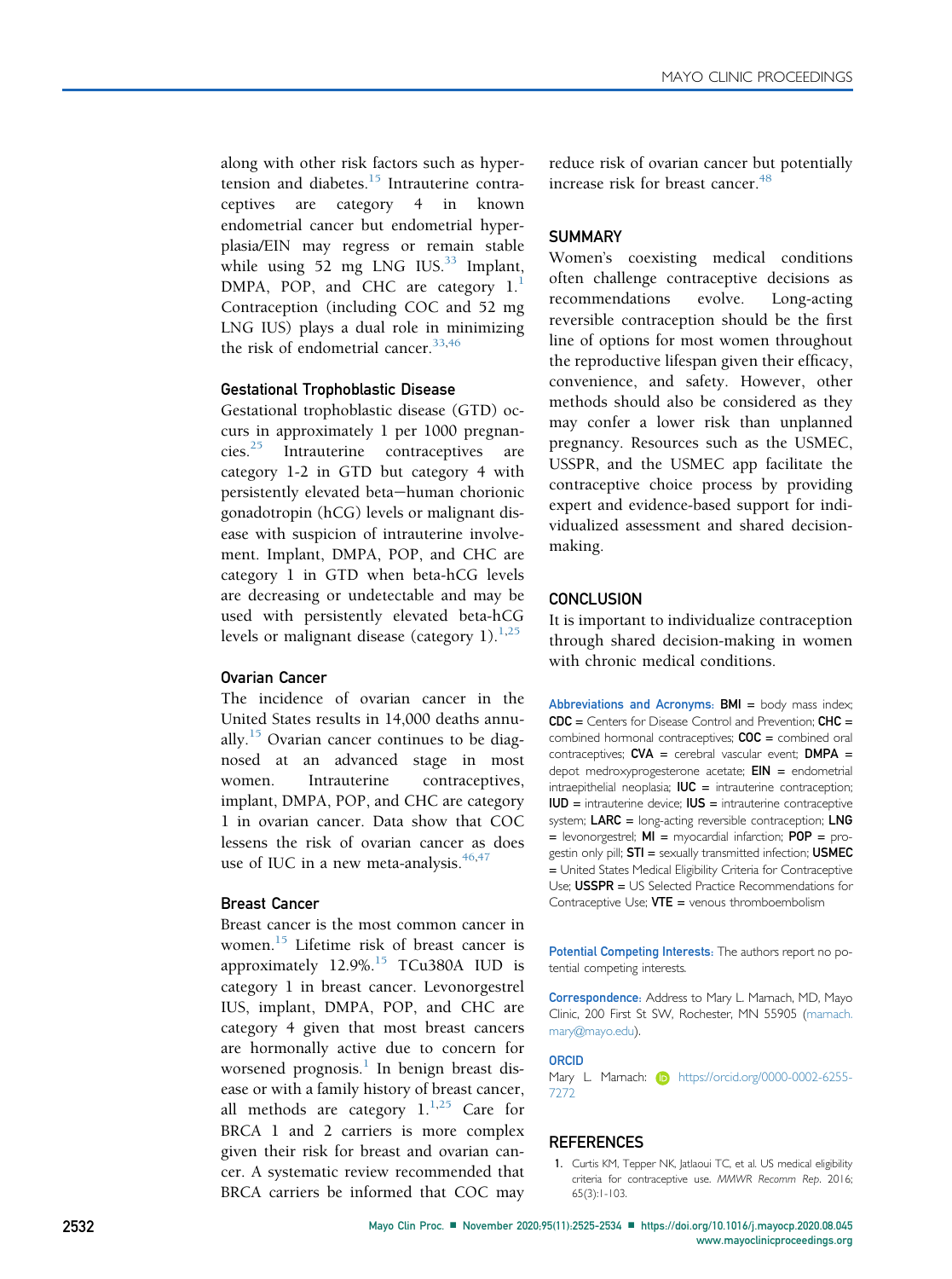- <span id="page-8-0"></span>2. Curtis KM, Jatlaoui TC, Tepper NK, et al. US selected practice recommendations for contraceptive use, 2016. MMWR Recomm Rep. 2016;65(4):1-66.
- <span id="page-8-1"></span>3. Gavin L, Pazol K, Ahrens K. Update: providing quality family planning services  $-$  recommendations from CDC and the US Office of Population Affairs, 2017. MMWR Morb Mortal Wkly Rep. 2017;66(50):1383-1385.
- <span id="page-8-2"></span>4. Zapata LB, Morgan IA, Curtis KM, Folger SG, Whiteman MK. Changes in US health care provider attitudes related to contraceptive safety before and after the release of national guidance. Contraception. 2019;100(5):413-419.
- <span id="page-8-3"></span>5. Ti A, Curtis KM. Postpartum hormonal contraception use and incidence of postpartum depression: a systematic review. Eur J Contracept Reprod Health Care. 2019;24(2):109-116.
- <span id="page-8-4"></span>6. Dragoman MV, Simmons KB, Paulen ME, Curtis KM. Combined hormonal contraceptive (CHC) use among obese women and contraceptive effectiveness: a systemic review. Contraception. 2017;95(2):117-129.
- <span id="page-8-5"></span>7. Maroo A, Chahine J. Contraception strategies in women with heart failure or with cardiac transplantation. Curr H Failure Rep. 2018;15(3):161-170.
- <span id="page-8-6"></span>8. Dragoman MV, Tupper NK, Fu R, Curtis KM, Chow R, Gaffield ME. A systemic review and meta-analysis of venous thrombosis risk among users of combined oral contraception. Int J Gynaecol Obstet. 2018;141(3):287-294.
- <span id="page-8-7"></span>9. Ermias Y, Morgan IA, Curtis KM, Whiteman MK, Horton LG, Zapata LB. Factors associated with provision of depo medroxyprogesterone acetate to adolescents by US health care providers. Contraception. 2019;99(5):300-305.
- <span id="page-8-8"></span>10. Ti A, Stone RH, Whiteman M, Curtis KM. Safety and effectiveness of hormonal contraception for women who use opioids: a systematic review. Contraception. 2019;100(6):480-483.
- <span id="page-8-9"></span>11. Simmons KB, Haddad LB, Nanda K, Curtis KM. Drug interactions between non-rifamycina antibiotics and hormone contraception: a systemic review. Am J Obstet Gynecol. 2018;218(1):88-97.e14.
- <span id="page-8-10"></span>12. Committee on Practice Bulletin-Gynecology, Long-Acting Reversible Contraception Work Group. Practice Bulletin No. 186: Long-acting reversible contraception: implants and intrauterine devices. Obstet Gynecol. 2017;130(5):e251-e269.
- <span id="page-8-11"></span>13. Oduyebo T, Zapata LB, Boutot ME, et al. Factors associated with postpartum use of long-acting reversible contraception. Am J Obstet Gynecol. 2019;221(1):43e1-4343.e11.
- <span id="page-8-12"></span>14. Daniels K, Abma J. NCHS Data Brief, No. 327, Dec 2018. [https.//www.cdc.gov/nchs/products/databriefs.htm](http://https.//www.cdc.gov/nchs/products/databriefs.htm). Accessed May 29, 2020.
- <span id="page-8-13"></span>15. National Center for Health Statistics and Prevalence of Disease, Data and Statistics. [https://www.cdc.gov.](http://www.cdc.gov) Accessed May , 2020.
- <span id="page-8-14"></span>16. Grigoryan OR, Grodnitskaya EE, Andreeva EN, Shestakova MV, Melnichenko GA, Dedov II. Contraception in perimenopausal women with diabetes mellitus. Gynecol Endocrinol. 2006;22(4): 198-206.
- <span id="page-8-15"></span>17. Kemmeren JM, Tanis BC, van den Bosch MA, et al. Risk of arterial thrombosis in relation to oral contraceptives (RATIO) study: oral contraceptives and risk of ischemic stroke. Stroke. 2002;33(5):1202-1208.
- <span id="page-8-16"></span>18. Khader YS, Rice J, John L, Abueita O. Oral contraceptives use and the risk of myocardial infarction: a meta-analysis. Contraception. 2002;68(1):11-17.
- <span id="page-8-17"></span>19. Bergendal A, Persson I, Odeberg J, et al. Association of venous thromboembolism with hormonal contraception and thrombophilic genotypes. Obstet Gynecol. 2014;124(3): 600-609.
- <span id="page-8-18"></span>20. Chi C, Huq FY, Kadir RA. Levonorgestrel-releasing intrauterine system for the management of heavy menstrual bleeding in women with inherited bleeding disorders: long-term followup. Contraception. 2011;83(3):242-247.
- <span id="page-8-19"></span>21. Martinelli I, Lensing AW, Middeldorp S, Levi M, Beyer-Westendorf J, van Bellen B. Recurrent venous thromboembolism and abnormal uterine bleeding with anticoagulant and hormone therapy use. Blood. 2016;127(11):1417-1425.
- <span id="page-8-20"></span>22. Legardy JK, Curtis KM. Progestin-only contraceptive use among women with sickle anemia: a systematic review. Contraception. 2006;73(2):195-204.
- <span id="page-8-21"></span>23. Ortizo R, Lee SY, Nguyen ET, Jamal MM, Bechtold MM, Nguyen DL. Exposure to oral contraceptives increases the risk for development of inflammatory bowel disease: a metaanalysis of case-controlled and cohort studies. Eur J Gastroenterol Hepatol. 2017;29(9):1064-1070.
- <span id="page-8-22"></span>24. National Institutes of Health. Autoimmune Diseases of Rheumatoid Arthritis and Lupus. [https://www.nih.gov/research-training/](https://www.nih.gov/research-training/accelerating-medicines-partnership-amp/autoimmune-diseases-rheumatoid-arthritis-lupus) [accelerating-medicines-partnership-amp/autoimmune-diseases](https://www.nih.gov/research-training/accelerating-medicines-partnership-amp/autoimmune-diseases-rheumatoid-arthritis-lupus)[rheumatoid-arthritis-lupus.](https://www.nih.gov/research-training/accelerating-medicines-partnership-amp/autoimmune-diseases-rheumatoid-arthritis-lupus) Accessed October 21, 2020.
- <span id="page-8-23"></span>25. American College of Obstetricians and Gynecologists' Committee on Practice Bulletins. ACOG Practice Bulletin No. 206: use of hormonal contraception in women with coexisting medical conditions. Obstet Gynecol. 2019;133(2):e128-150.
- <span id="page-8-24"></span>26. Tepper NK, Curtis KM, Cox S, Whiteman MK. Update to US medical eligibility criteria for contraceptive US, 2016: updated recommendations for the use of contraception among women at high risk for HIV infection. MMWR Morb Mortal Wkly Rep. 2020;69(14):405-410.
- <span id="page-8-25"></span>27. Heikinheimo O, Lehtovirta P, Aho I, Ristola M, Paavonen J. The levonorgestrel-releasing intrauterine system in human immunodeficiency virus-infected women: a 5-year follow-up study. Am J Obstet Gynecol. 2011;204(2):126.e1-126.e4.
- <span id="page-8-26"></span>28. 2018 STD Surveillance Report. [www.cdc.gov](http://www.cdc.gov). Accessed May, 2020.
- <span id="page-8-27"></span>29. Browne H, Manipalviratn S, Armstrong A. Using an intrauterine device in immunocompromised women. Obstet Gynecol. 2008; 112(3):667-669.
- <span id="page-8-28"></span>30. Huguelet PS, Sheehan C, Spitzer RF, Scott S. Use of levonorgestrel 52-mg intrauterine system in adolescent and young adult solid organ transplant recipients: a case series. Contraception. 2017;95(4):378-381.
- <span id="page-8-29"></span>31. Lopez LM, Bernholc A, Chen M, et al. Hormonal contraceptives for contraception in overweight or obese women. Cochrane Database Syst Rev. 2016;8:CD008452.
- <span id="page-8-30"></span>32. Edelman AB, Cherala G, Munar MY, McInnis M, Stanczyk FZ, Jensen JT. Correcting oral contraceptive pharmacokinetic alterations due to obesity: a randomized controlled trial. Contraception. 2014;90(5):550-556. 2014.
- <span id="page-8-31"></span>33. Morelli M, Di Cello A, Venturella R, Mocciaro R, D'Alessandro P, Zullo F. Efficacy of the levonorgestrel intrauterine system (LNG IUS) in the prevention of atypical endometrial hyperplasia and endometrial cancer: retrospective data from selected obese menopausal symptomatic women. Gynecol Endocrinol. 2013;29(2):156-159. 2013.
- <span id="page-8-32"></span>34. American College of Obstetricians and Gynecologists. ACOG Practice Bulletin No. 105: Bariatric surgery and pregnancy. Obstet Gynecol. 2009;113(6):1405-1413.
- <span id="page-8-33"></span>Lipton RB, Bigal ME, Diamond M, Freitag F, Reed ML, Stewart WF. AMPP advisory Group. Migraine prevalence, disease burden, and the need for preventive therapy. Neurology. 2007;68(5):343-349.
- <span id="page-8-34"></span>36. Headache Classification Committee of the International Headache Society (HIS) the International Classification of Headache Disorders, 3rd edition. Cephalalgia. 2018;38(1):1-211.
- <span id="page-8-35"></span>37. Tepper NK, Whiteman MK, Zapata LB, Marchbanks PA, Curtis KM. Safety of hormonal contraceptives among women with migraine: a systemic review. Contraception. 2016;94(6): 630-640. 2016.
- <span id="page-8-36"></span>38. Faubion SS, Casey PM, Shuster LT. Hormonal contraception and migraine: clinical considerations. Perimenstrual Headache. 2012;16:461-466.
- <span id="page-8-37"></span>39. Bounds W, Guillebaud J. Observational series on women using the contraceptive Mirena concurrently with antiepileptic and other enzyme-inducing drugs. J Fam Plann Reprod Health Care. 2002;28(2):78-80.
- <span id="page-8-38"></span>40. Davis AR, Pack AM, Dennis A. Contraception for Women With Epilepsy. In: Allen RH, Cwiak CA, eds. Contraception for